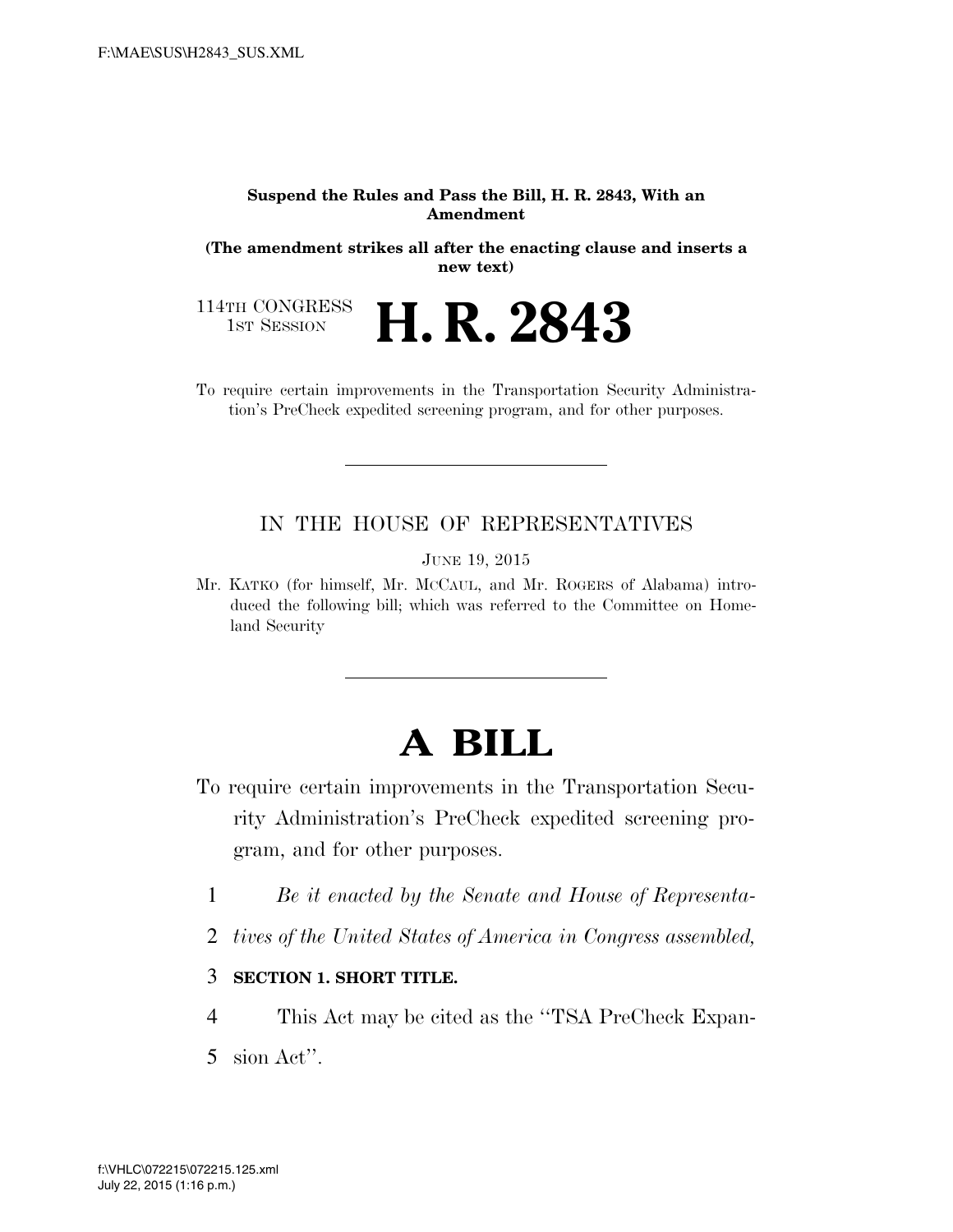### **SEC. 2. DEFINITIONS.**

In this Act:

 (1) ADMINISTRATOR.—The term ''Adminis- trator'' means the Administrator of the Transpor-tation Security Administration.

 (2) DEPARTMENT.—The term ''Department'' means the Department of Homeland Security.

 (3) TSA.—The term ''TSA'' means the Trans-portation Security Administration.

# **SEC. 3. ENROLLMENT EXPANSION.**

 (a) IN GENERAL.—Not later than 90 days after the date of the enactment of this Act, the Administrator shall publish PreCheck application enrollment standards to add multiple private sector application capabilities for the TSA PreCheck program to increase the public's enrollment ac- cess to such program, including standards that allow the use of secure technologies, including online enrollment, ki- osks, tablets, or staffed laptop stations at which individ-uals can apply for entry into such program.

 (b) REQUIREMENTS.—Upon publication of the PreCheck program application enrollment standards pur-suant to subsection (a), the Administrator shall—

 (1) coordinate with interested parties to deploy TSA-approved ready-to-market private sector solu- tions that meet the TSA PreCheck application en-rollment standards described in paragraph (1), make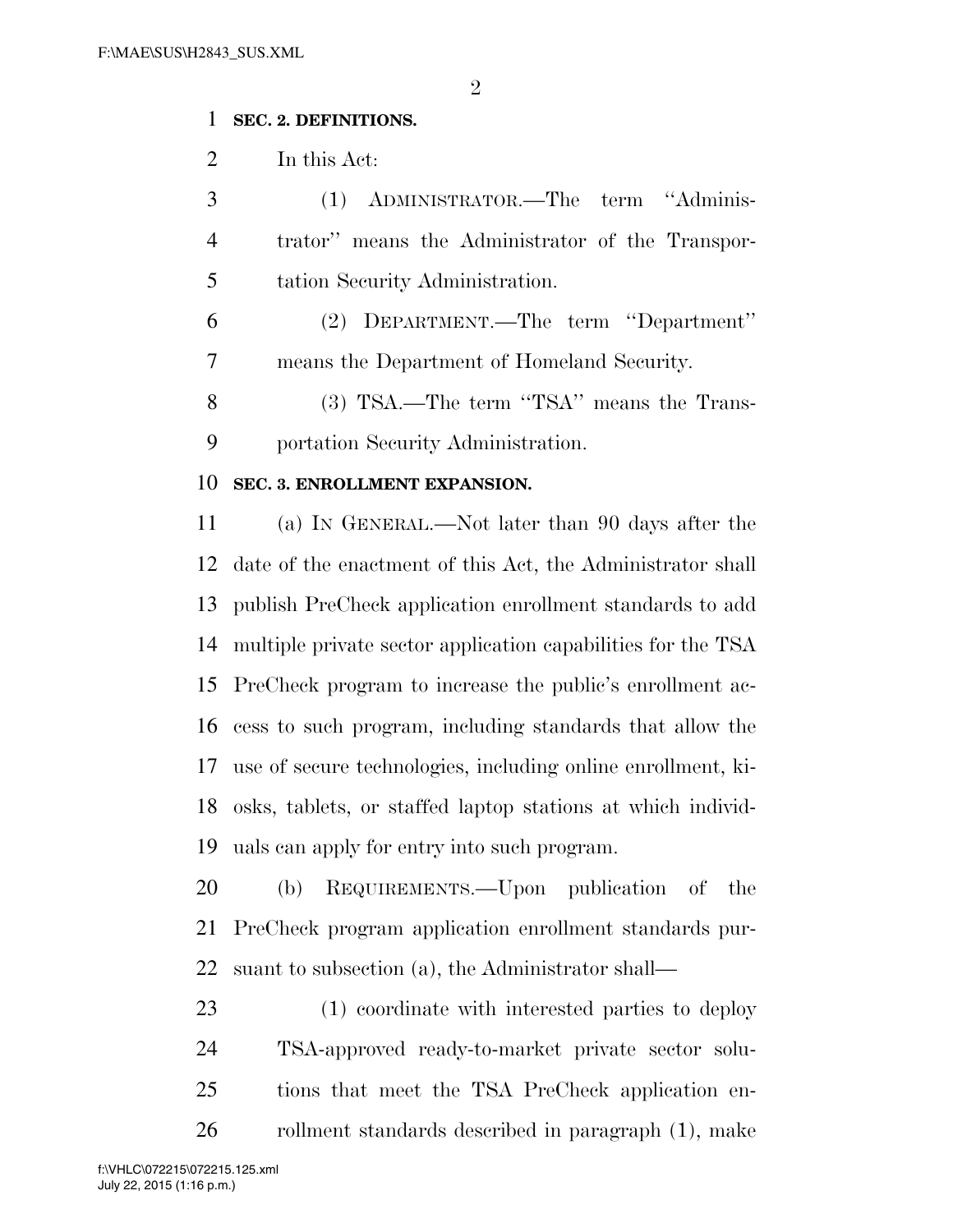available additional PreCheck enrollment capabili- ties, and offer secure online and mobile enrollment opportunities;

 (2) partner with the private sector to collect biographic and biometric identification information via kiosks, mobile devices, or other mobile enroll- ment platforms to reduce the number of instances in which passengers need to travel to enrollment cen-ters;

 (3) ensure that the kiosks, mobile devices, or other mobile enrollment platforms referred to in paragraph (3) are certified as secure and not vulner-able to data breaches;

 (4) ensure that any biometric and biographic information is collected in a manner which is com- parable with the National Institute of Standards and Technology standards and ensures privacy and data security protections, including that applicants' per- sonally identifiable information is collected, retained, used, and shared in a manner consistent with sec- tion 552a of title 5, United States Code (commonly known as ''Privacy Act of 1974''), and agency regu-lations;

 (5) ensure that an individual who wants to en-25 roll in the PreCheck program and has started an ap-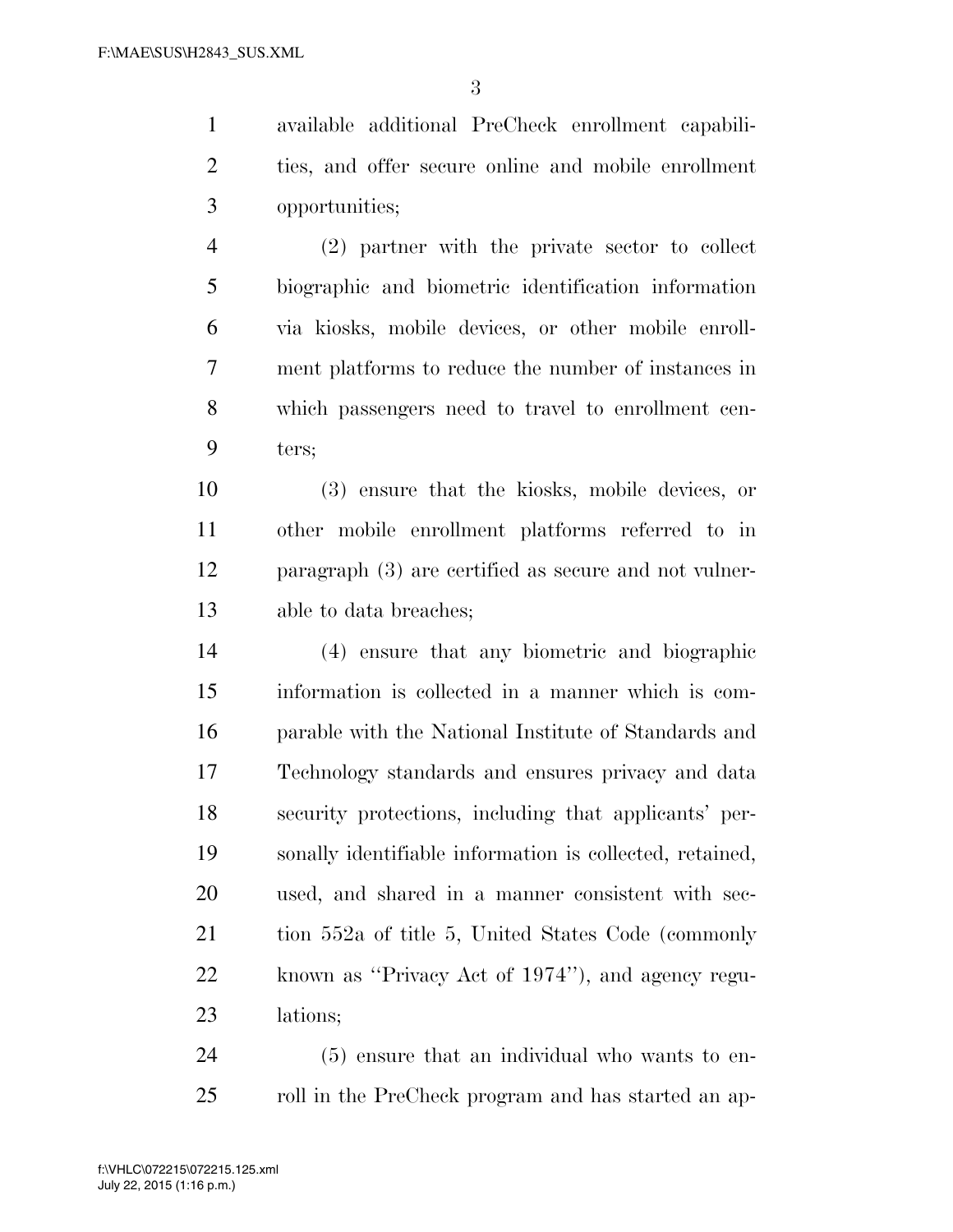plication with a single identification verification at one location will be able to save such individual's ap- plication on any kiosk, personal computer, mobile device, or other mobile enrollment platform and be able to return within a reasonable time to submit a second identification verification; and

 (6) ensure that any enrollment expansion using a private sector risk assessment instead of a finger- print-based criminal history records check is deter- mined, by the Secretary of Homeland Security, to be equivalent to a fingerprint-based criminal history records check conducted through the Federal Bu-reau of Investigation.

 (c) MARKETING OF PRECHECK PROGRAM.—Upon publication of PreCheck program application enrollment standards pursuant to subsection (a), the Administrator shall—

 (1) in accordance with the standards described in paragraph (1) of subsection (a), develop and im-plement—

 (A) a process, including an associated timeframe, for approving private sector mar-keting of the TSA PreCheck program; and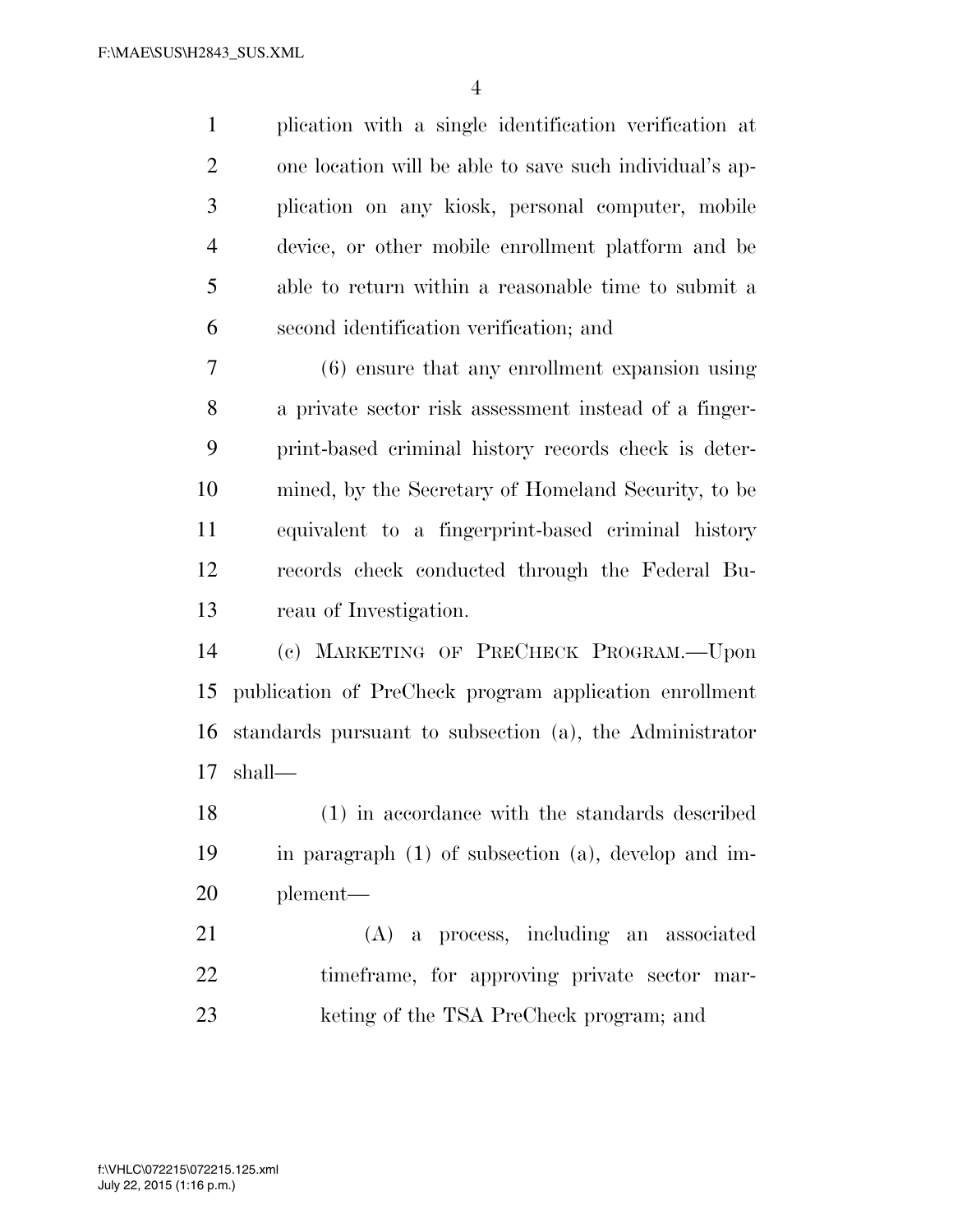(B) a strategy for partnering with the pri- vate sector to encourage enrollment in such pro-gram; and

 (2) submit to Congress a report on any PreCheck fees collected in excess of the costs of ad- ministering such program, including recommenda- tions for using such amounts to support marketing of such program under this subsection.

 (d) IDENTITY VERIFICATION ENHANCEMENT.—Not later than 90 days after the date of the enactment of this Act, the Administrator shall—

 (1) coordinate with the heads of appropriate components of the Department to leverage Depart- ment-held data and technologies to verify the citizen- ship of individuals enrolling in the TSA PreCheck program; and

 (2) partner with the private sector to use ad- vanced biometrics and standards comparable with National Institute of Standards and Technology standards to facilitate enrollment in such program. (e) PRECHECK LANE OPERATION.—The Adminis-trator shall—

 (1) ensure that TSA PreCheck screening lanes are open and available during peak and high-volume